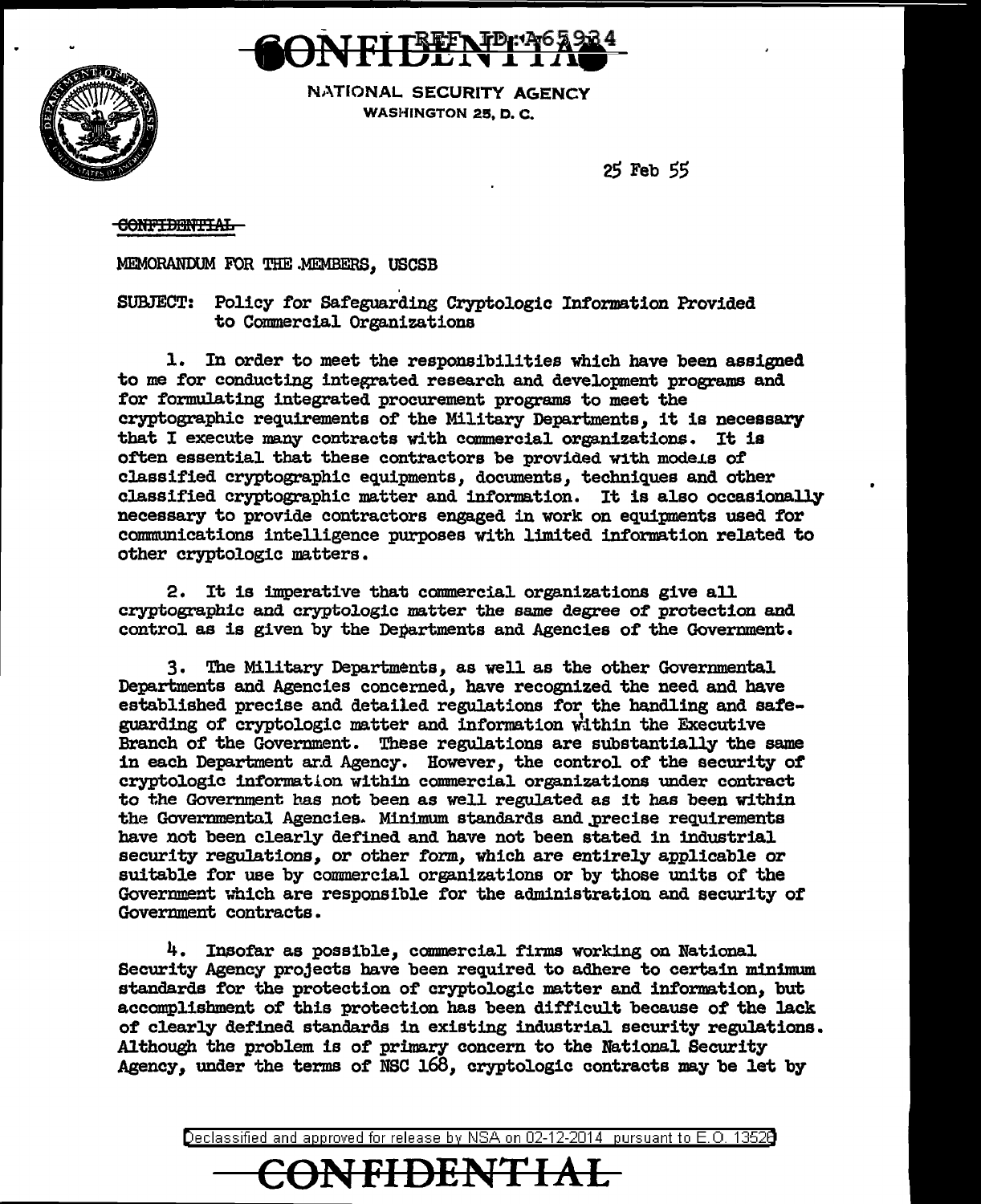

CONFIDENTIAL

I

the Military Departments and the other Feneral Agencies concerned. In order to insure that uniform security•standards are applied by all Agencies to their particular contracts, it is proposed that a policy which establishes minimum standards for the safeguarding of cryptologic information provided to commercial organizations be established by the USCSB.

5. A proposed policy for safeguarding cryptologic information provided to commercial organizations is inclosed. I recommend its approval. Copies of the policy have been forwarded to the members of the USCIB for their information.

6. Following USCSB approval of the inclosed policy statement, based on the general minimum standards set forth therein. I shall prepare an "Industrial Security Manual for Safeguarding Cryptologic Information" for use within the Department of Defense. In order that other Departments and Agencies also may make use of this manual, it will be designed to have fairly universal application to the security of cryptologic information and materials in the custody of commercial organizations, and copies will be made available to the Executive Secretary, USCIB/USCSB, for distribution to the members of both Boards.

RALPH J. / Cantne Lieutenant Gengral, US Army Director

Incl: a/s

**CONFIDENTIAL**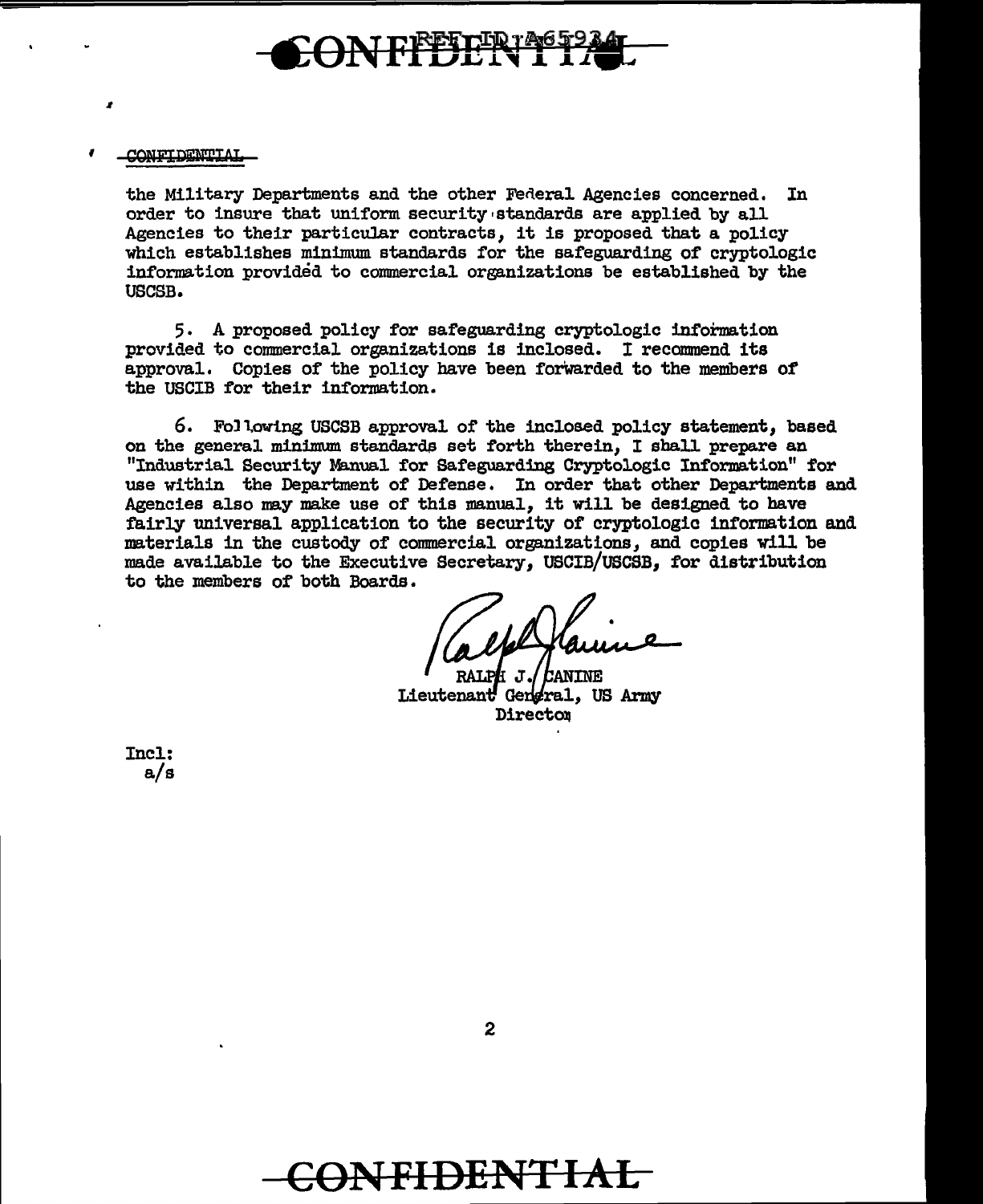# POLICY FOR SAFEGUARDING CRYPTOLOGIC INFORMATION PROVIDED TO COMMERCIAL ORGANIZATIONS

1. Cryptologic information which is made available to commercial organizations by the various departments and agencies of the Government will be safeguarded in accordance with the minimum standards set forth herein.

### **DEFINITIONS**

2. The following definitions are established for the purpose of this policy:

a. Cryptologic Information. - Any classified equipment, material, or information which is designated by the cognizant department or agency of the Government as being cryptographic or cryptologic because of its relationship to codes, ciphers, or cryptosystems of the United States or foreign nations, or because of its relationship to the communications intelligence activities of the United States.

b. Commercial Organization. - Any industrial plant. educational institution, or commercial company or organization which is not under the direct control of the Government but is engaged in performing services of a cryptologic nature for the Government. usually under contract to the Government or under subcontract to a prime contractor of the Government.

c. Cognizant Agency. - A department of agency of the Government which has a requirement for providing cryptologic information (either directly or indirectly through a Government procurement or contractual facility) to a commercial organization in order that the commercial organization can satisfactorily perform services for that department or agency.

# **ACCESS**

3. Prior to providing any cryptologic information to a commercial organization, the cognizant agency will ascertain that the officers. directors, and key employees of the commercial organization are appropriately cleared in accordance with the standards of the cognizant agency for access to the particular cryptologic information concerned.

4. Within a commercial organization, access to cryptologic information shall be limited to those employees who need to know and who have been cleared in accordance with the standards of the cognizant agency.

Incl.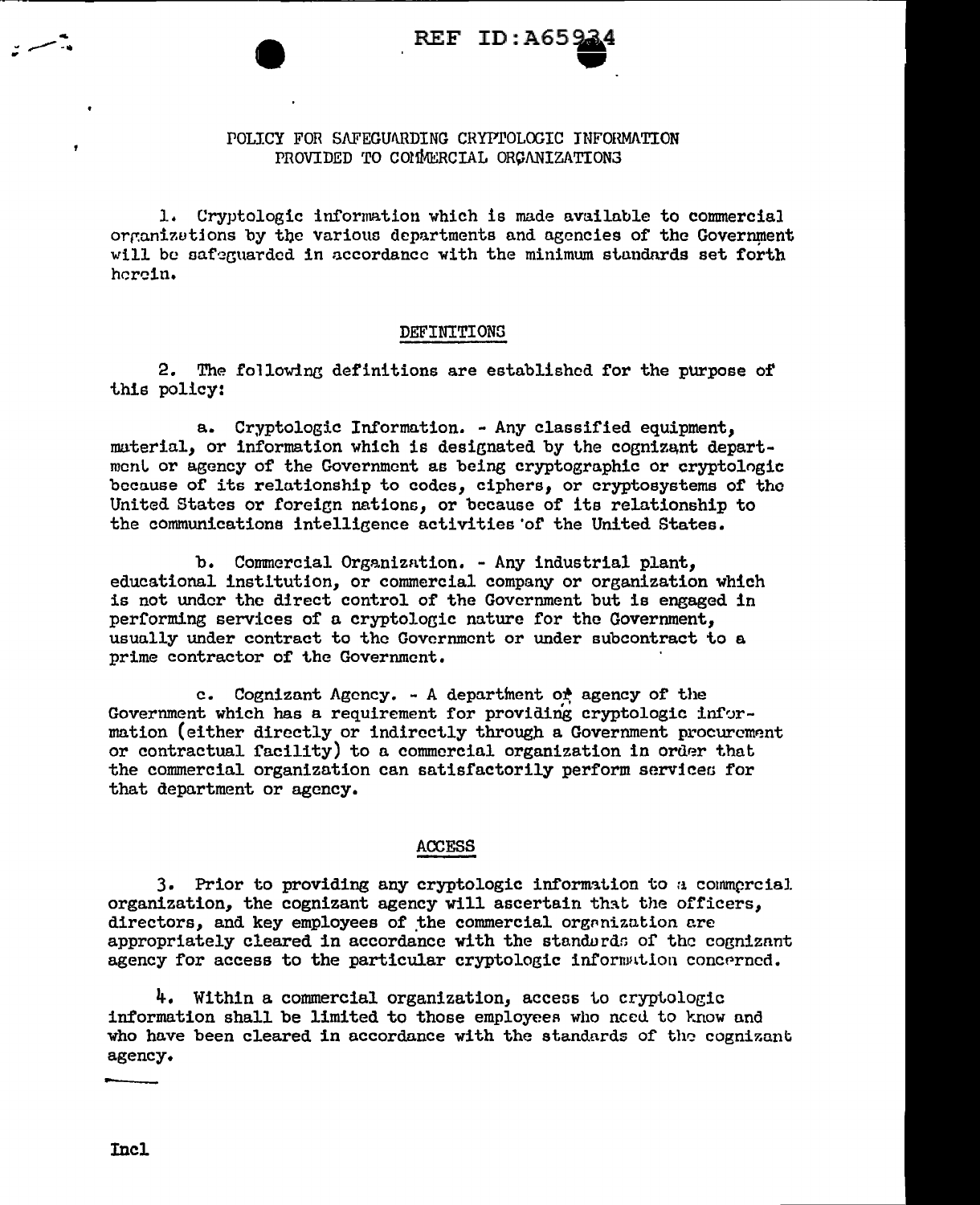REF ID: A65934 5. The cognizant agency will insure that authorities of the commercial organization will take steps to make certain that all employees concerned are fully indoctrinated in all security requirements of this policy and are continuou'sly aware of the necessity for safeguarding cryptologic information at all times and or the applicable Federal Statutes and Executive Orders, particularly the Espionage Laws, Title  $18$ , U.S.C. Sections  $793$ ,  $794$  and  $798$ .

6. Visitors to a commercial organization shall be permitted to have access to cryptologic information iri the custody or that organization only when specifically authorized by the cognizant agency or other appropriate Government authority.

### PHYSICAL SECURITY

7. Prior to providing any cryptologic information to a commercial organization the cognizant agency will ascertain that the organization is capable of and fully prepared to physically safeguard the information in accordance with the minimum standards set forth herein and such further standards as may be required by the cognizant agency. The cognizant agency will also ascertain that adequate means exist for over-all supervision and constant surveillance of those security practices and procedures established.

8. All cryptologic matter provided to or handled by a commercial organization will, if practicable, be marked with the appropriate classification and, if deemed necessary by the cognizant agency to insure adequate control and handling, will be further marked as being cryptologic. If this is not practical, the commercial organization will be advised in writing of those specific items which are cryptologic and the classification of each.

9. Commercial organizations wiJl receipt for and maintain a record of all cryptologic matter received. Within the commercial organization, the dissemination of cryptologic intormation will be carefully controlled and will be limited to those employees who are authorized to receive it and who have a need for the information. Transmission means employed within a commercial organization will be such as to insure that only authorized employees will have access to cryptologic information.

10. Cryptologic information which is classified TOP SECRET or which is specified by the cognizant agency as requiring registered accountability will be strictly accounted for at all times within the commercial organization in accordance with the standards specified by the cognizant agency. As a minimum, transmittal and custody of all such matter will be covered by a hand receipt system and a record will be maintained of the' exact location of each item.

11. Copies or reproductions of cryptologic matter and extracts from cryptologic documents will be made by commercial organizations only as authorized by the cognizant agency. The same accountability as accorded the original documents or materials will be provided for all such copies, reproductions or extracts.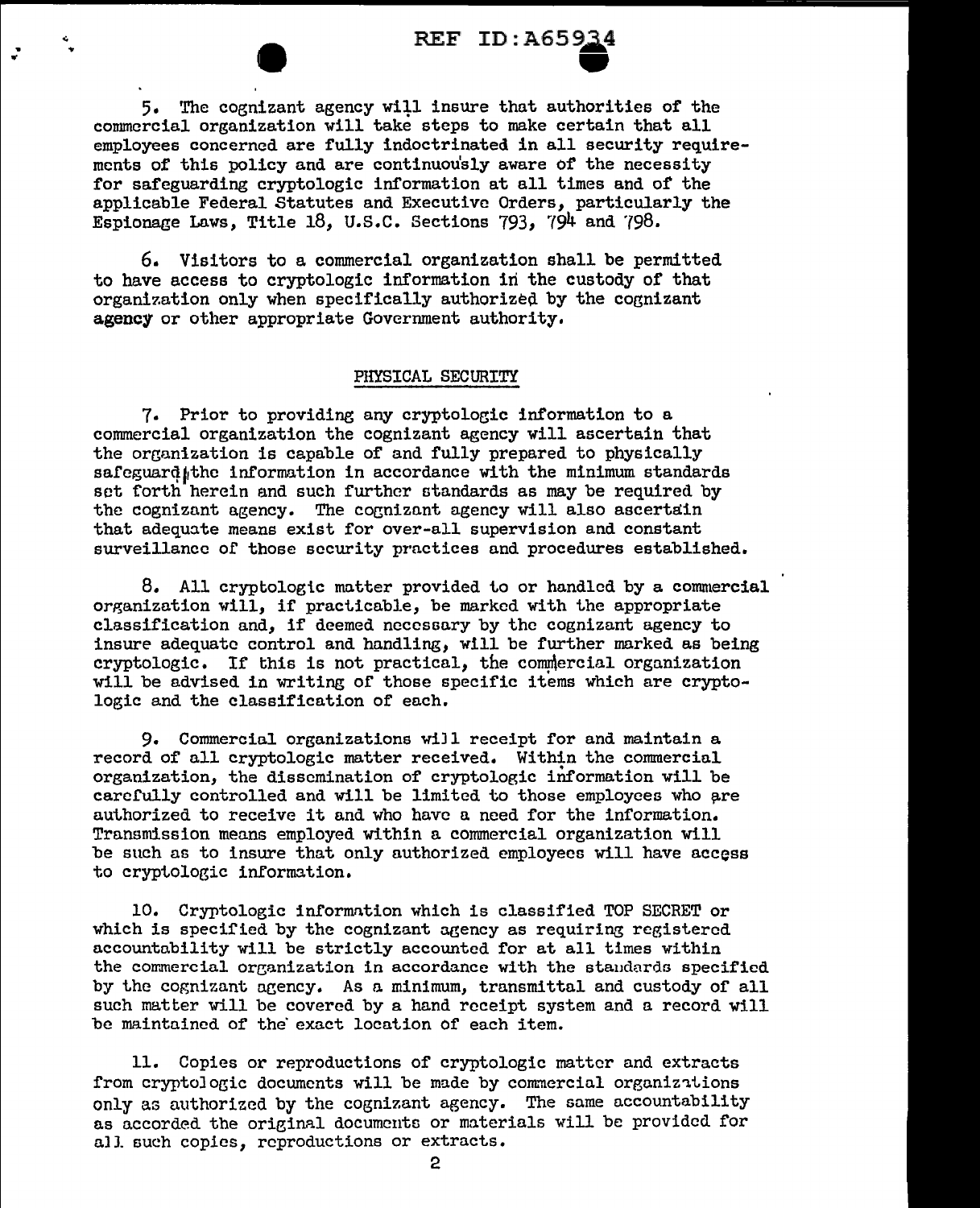.. ... REF ID: A65~4 • 12, Cryptologic matter in the custody of a commercial organization will be transmitted outsfde that organization only when authorized by the cognizant agency and in accordance with the following minimum standards:

> a. Printed matter and documents will be double wrapped and sealed. The outer vrapper will contain no indication of the fact that the package contains cryptologic or classified matter. Equipments and bulky items will be similarly securely packaged or crated as specified by the cognizant agency.

b. The means of transmission used will be one of the following: messenger approved by the cognizant agency; United States registered mail; or protected commercial express. The exact means will be specified in accordance with the standards of the cognizant agency for the particular cryptologic matter concerned. Under no circumstances will cryptologic information be transmitted by non-registered mail. TOP SECRET cryptologic matter will be transmitted only by direct contact whenever possible.

13. Within a commercial organization, cryptologic information will, when in use, be maintained in a physically segregated area which is so designed and constructed as to prevent observation or entrance by other than authorized personnel. All entrances to the area will be kept under continuous guard.

14. During non-working hours and when cryptologic information is not in use, it will be stored in three-position dial-type combination lock safes or vaults, the size, weight and construction of which is such as to minimize the possibility'of physical removal. Only a minimum number of authorized personnel will have keys or combinations to storage facilities. Combinations to storage facilities will always be changed upon transfer of personnel having knowledge or same. When because of its size or nature it is not possible to store cryptologic matter in a safe or vault, the cryptologic matter will be kept under armed guard. Full-time guards or roving patrols will be employed as deemed necessary by the cognizant agency in order to adequately protect the cryptologic matter involved. Guards will be United States citizens of undoubted loyalty.

15. Commercial organizations will not destroy any cryptologic matter in their custody unless such destruction is authorized by the cognizant agency. When authorized, destruction will be carried out in accordance with the following minimum standards:

a. Documents and printed matter wil1 be destroyed by burning or by pulping methods if approved by the cognizant agency. Cryptologic equipments shall be melted or otherwise destroyed beyond recognition ss specified by the cognizant agency.